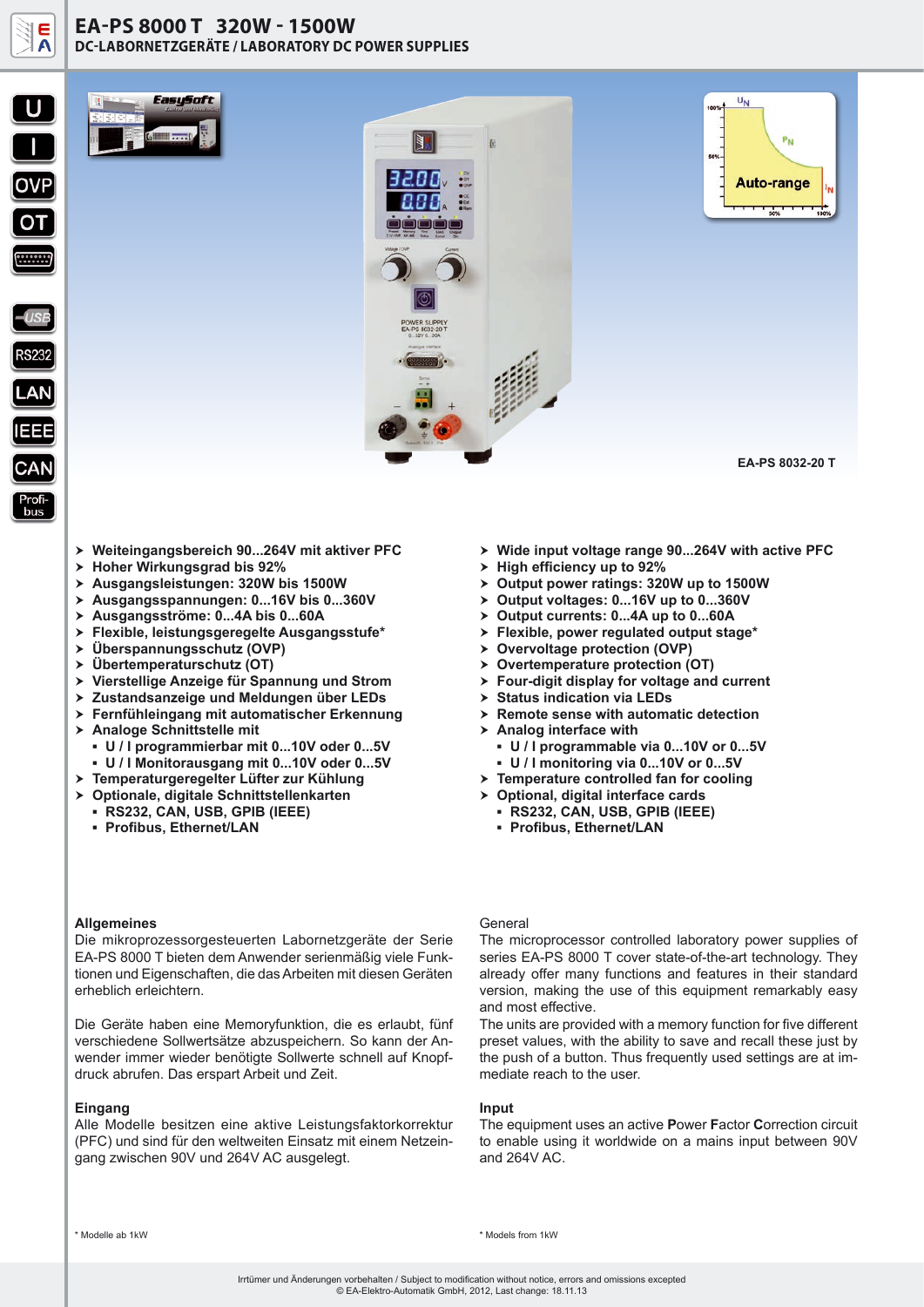### **Leistung**

Modelle ab 1kW haben eine flexible, leistungsgeregelte Ausgangsstufe, die bei hoher Ausgangsspannung den Strom oder bei hohem Ausgangsstrom die Spannung so reduziert, daß die maximale Ausgangsleistung nicht überschritten wird. So kann mit nur einem Gerät ein breites Anwendungsspektrum abgedeckt werden.



#### Bei den Geräten mit 1,5kW wird die Ausgangsleistung bei einer Eingangsspannung <150V AC auf 1kW reduziert.

# **DC-Ausgang**

Zur Verfügung stehen Modelle mit DC-Ausgangsspannungen zwischen 0...16V und 0...360V, Strömen zwischen 0...4A und 0...60A und Leistungen zwischen 320W und 1500W. Der Ausgang befindet sich auf der Frontseite der Geräte.

## **Überspannungsschutz (OVP)**

Um die angeschlossenen Verbraucher vor Zerstörung zu schützen kann ein Überspannungsschutz (OVP) eingestellt werden. Beim Überschreiten des eingestellten Wertes wird der Ausgang abgeschaltet und eine Warnmeldung mittels LED, sowie ein Statussignal auf der analogen Schnittstelle herausgegeben.

### **Fernfühlung (Sense)**

Der serienmäßig vorhandene Fernfühlungseingang kann direkt am Verbraucher angeschlossen werden, um Spannungsabfall auf den Lastleitungen zu kompensieren. Das Gerät erkennt selbständig, wenn die Senseleitungen angeschlossen sind und regelt die Ausgangsspannung direkt am Verbraucher. Der Eingang befindet sich auf der Frontseite des Gerätes.

### **Anzeige- und Bedienelemente**

Ausgangsspannung und -strom werden auf vierstelligen Anzeigen übersichtlich dargestellt. Die Betriebszustände des Gerätes und der Tastatur werden über LEDs angezeigt, was dem Anwender die Bedienung wesentlich erleichtert. Mittels Drehknöpfen lassen sich Spannung,

Strom und OVP einstellen. Um die Werte hochauflösend einzustellen gibt es einen Feineinstell-

modus. Mit dem "Lock"-Modus können die Bedienelemente zum Schutz gegen Fehlbedienung gesperrt werden

Der Netzschalter befindet sich auf der Rückseite und ein Ausschalttaster auf der Vorderseite des Gerätes.

### **Voreinstellung der Ausgangswerte (Preset)**

Um die Ausgangswerte voreinzustellen, ohne daß der Ausgang aktiv ist, gibt es eine Preset-Funktion.

Mit Hilfe dieser Funktion kann der sich Anwender die Werte von Ausgangsspannung, Ausgangsstrom und Überspannungsschutz (OVP) anzeigen lassen und einstellen.

## **Analogschnittstelle**

Die integrierte Analogschnittstelle befindet sich auf der Frontseite des Gerätes. Sie verfügt über analoge Steuereingänge für 0...10V oder 0...5V, um Spannung und Strom von 0...100% zu programmieren.

Ausgangsspannung und Ausgangsstrom können über analoge Monitorausgänge mit 0...10V oder 0...5V ausgelesen werden. Weiterhin gibt es einige Statuseingänge und -ausgänge. Galvanische Trennung ist nicht vorhanden.



#### **Power**

Models with 1kW or higher output power are equipped with a flexible autoranging output stage which provides a higher output voltage at lower output current, or a higher output current at lower output voltage, always limited to the max. nominal output power. Therefore, a wide range of applications can already be covered by the use of one unit.

Units with 1.5kW are derated, ie. power reduced, to 1kW at input voltages less than 150V AC.

## **DC output**

DC output voltages between 0...16V and 0...360V, output currents between 0...4A and 0...60A and output power ratings between 320W and 1500W are available.

The output terminal is located in the front panel.

### **Overvoltage protection (OVP)**

In order to protect the connected loads it is possible to adjust an overvoltage protection limit (OVP).

If the output voltage exceeds the adjusted limit, the output is shut off and status signals via a LED and via the analog interface will be generated.

### **Remote sense**

Remote sensing can be done via a dedicated input which is directly connected to the load equipment, in order to compensate voltage drops on the load cables. The power supply detects automatically if the sense input is connected and will stabilise the voltage directly at the load. The remote sensing input terminal is located on the front panel.

### **Displays and controls**

Output voltage and current are clearly visualised on two 4-digit displays. The functional status of the unit and its buttons are indicated via LEDs, providing easier and most comfortable handling to the user.

Output voltage, current and OVP values can be set by two rotary knobs. A fine setting mode for high resolution adjustment is provided as well. With the "Lock" mode, buttons and knobs can be

locked to prevent unintentional change of settings. The main power switch is located on the back panel, an output shutdown button on the front panel.

## **Presetting of output values**

To set output values without affecting the output condition, a preset function is implemented.

With this function the user can preset values for the output voltage, output current and overvoltage protection (OVP).

## **Analog interface**

The connection for the analog interface is located on the front of the device. Analog inputs are available here, to set voltage and current from 0...100% in the voltage ranges 0V...10V or 0V...5V.

To monitor output voltage and current, analog outputs with voltage ranges from 0V...10V or 0V...5V can be read out. Furthermore, several inputs and outputs are available for controlling and monitoring the device status.

There is no galvanic isolation with this interface.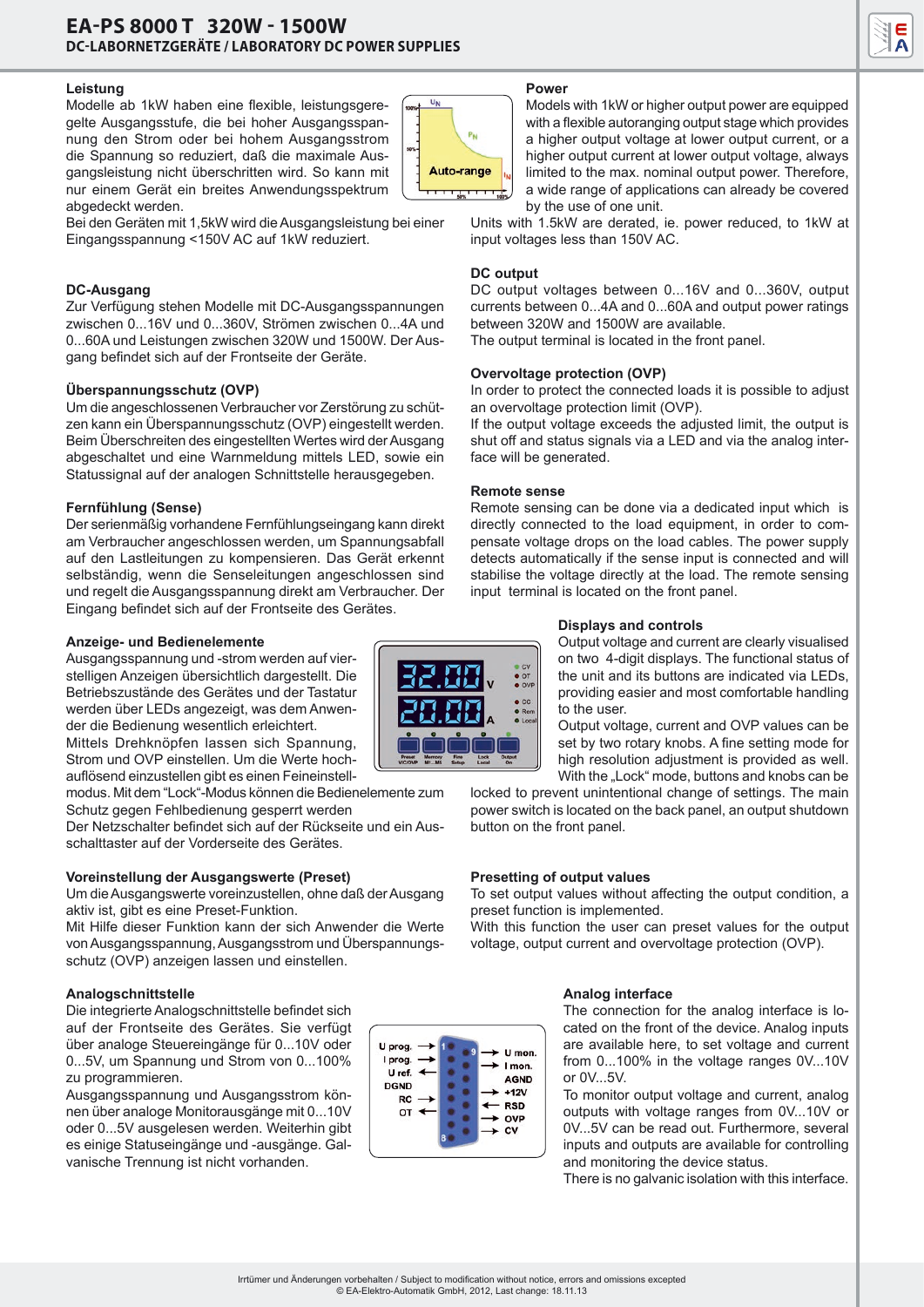### **Optionen**

• Digitale, galvanisch getrennte Schnittstellenkarten für RS232, CAN, USB, GPIB (IEEE), Profibus oder Ethernet/ LAN zur Steuerung per PC. Für diese Schnittstellen steht ein Steckplatz auf der Rückseite der Geräte zur Verfügung, so daß Nachrüstung oder Wechsel der Schnittstellen problemlos möglich sind. Die Schnittstellen werden vom Gerät automatisch eingebunden. Weiterhin gibt es eine kostenlose Windows-Software für die RS232- oder USB-Schnittstelle, die u. A. Datenaufzeichnung und halbautomatisches Steuern ermöglicht. Siehe Seiten 68 und 67.

• High speed - Höhere Regeldynamik (nur für Modelle ab 1kW, siehe auch Seite 157)

**Digitale Schnittstellen / Digital interfaces**

#### **Options**

- Isolated digital interface cards for RS232, CAN, USB, GPIB (IEEE), Profibus or Ethernet/LAN to control the device by PC. The interface slot is located on the rear panel, making it easy for the user to plug in a new interface or to replace an existing one. The interface will be automatically detected by the device and requires no or only little configuration. Included with the interface cards is a free Windows software for the RS232 or USB interface which provides control and monitoring, data logging and semi-automatic sequences. See pages 68 and 67.
- High speed ramping (only for models as from 1kW, also see page 157)



40mm min. (1000W/1500W)